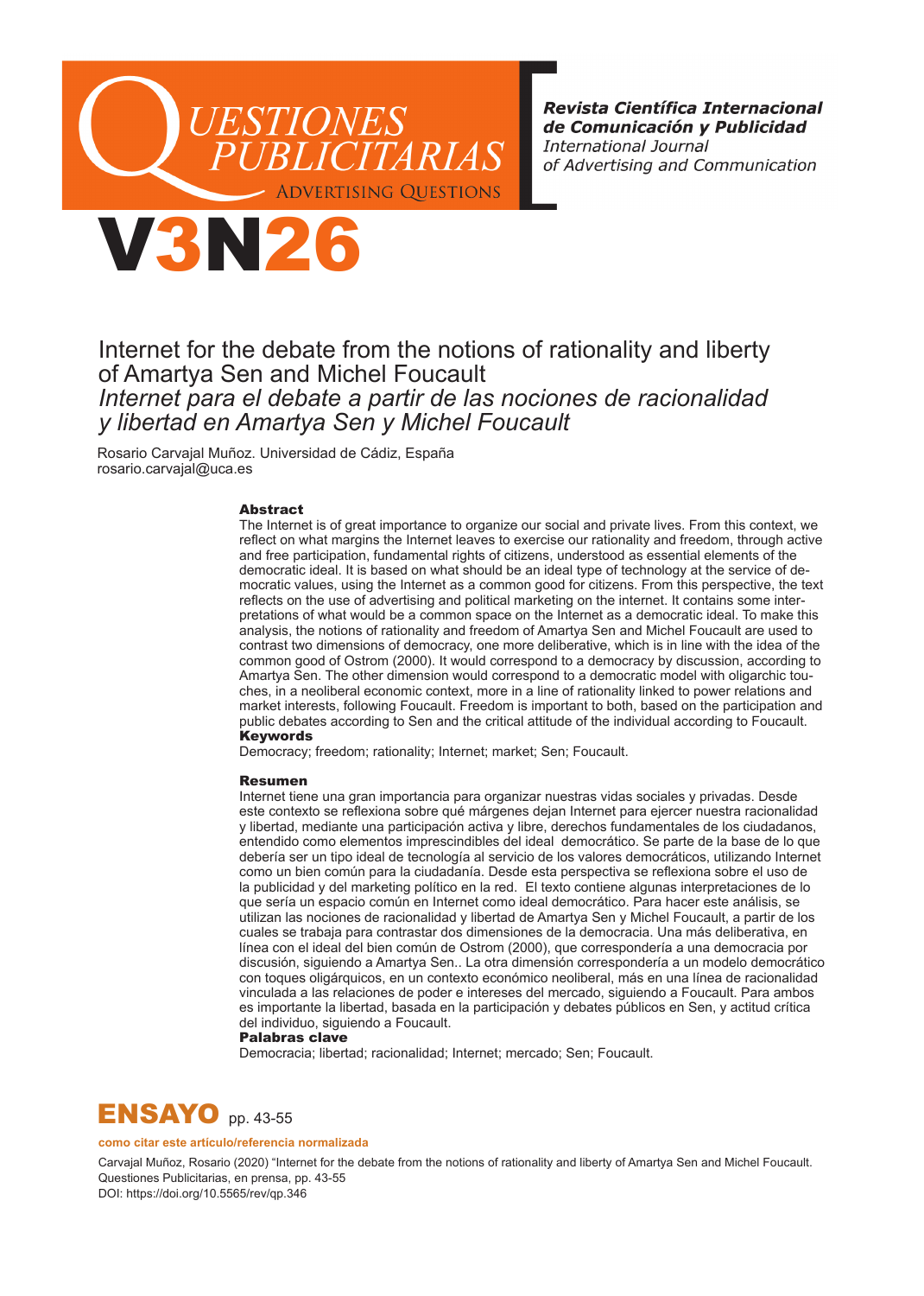## **INTRODUCTION**

This paper focuses its analysis on the functioning of the Internet, marked by economic interests, and even political ones. Political parties also use social networks on the Internet for electoral purposes. Faced with this reality, the text proposes a more democratic use of cyberspace, organizing the social based on the term of "Ostrom" (2000). This would involve the creation of spaces on the Internet where users can share in a common way, eliminating partisan and interested use of the Internet in the hands of a few.

Certainly, extending this common proposal on the Internet is a utopia today, although there are exceptions, and some examples are discussed here. However, this use of the common on the internet would allow an extension of our freedoms, both macro and micro. At the macro level, because it eliminates the restrictions on information that exist on the Internet while expanding our opportunities to contrast better the information and make decisions more accurately which would improve our democratic system.

Throughout the history of mankind, democracy has come to be considered the best political system imaginable, but it has its imperfections, and the use of new technologies does not guarantee the presence of the best democratic values by itself. At present, it is still representative democracy hat dominates in the world. It is a political model that was imposed in the West from the constitution of the capitalist economic model, this fact does not imply a relationship between economy and politics of mere coincidence, and this is an extremely significant relationship. Today we begin to imagine this overcoming of representative democracy by the hand of new technologies, despite the dangers they contain. In the face of the power relations also present in the field of new technologies, the exercise of spaces of the common good would broaden citizen participation, opening other options that could improve our democratic system. The existence of shared public spaces, which allow debate among diverse citizens, also fuels other spaces of freedom among individuals. But, as Dutton et al. (2019: 230) argue: "Fears have increased over whether the Internet and social media are actually undermining democratic choice by locking users into filter bubbles or echo chambers or exposing them to misinformation in ways that undermine their ability to make rational political choices".

With regard to the notions of rationality and freedom of Amartya Sen and Michel Foucault, and starting with the first, Sen highlights the importance of public debates for a rationality by discussion. Also because citizen participation, and public debates, expand our freedoms, understanding these as capacity. The ability is given when there are substantive opportunities for individuals and groups to choose their best options in life (Sen, 2004, 2000, 2010). The presence of these opportunities is what opens up possibilities of choice for individuals. Opportunities are essential for individuals and groups to do and be what they consider important in their lives. On the Internet these opportunities would mean, at a minimum, free access to information. Likewise, a freer Internet would imply the non-interference of others in our opinions, ideologies, or choice of products. This last aspect would link with a main theme in Foucault, the relations between knowledge and power, the result of a rational reading of reality in an interested way. For Foucault, this political and social construction of rationality is counteracted with resistance. This resistance comes from the practical exercise of creative freedom of the subject, based on a critical attitude, and concerned for himself, and the world around him. Of course, the Internet platform favors the active participation of individuals, and this translates, following Foucault's thought, into the possibility of situations of resistance on the part of the subject expressing their discomfort through protests on political, economic or social. But in turn, the Internet also opens spaces for more subtle power exercises in the field of political marketing, or the mere personalized marketing of companies. These strategies in the use of the Internet have their repercussions in the ways in which we interact with the virtual medium. It is also linked to the introduction of new dynamics and advertising strategies by the market, making use of the data they obtain from our profiles as users on the network.

This text is divided in three sections. The first section briefly describes some of the limitations that the Internet imposes on our freedoms. The second section stops at the conceptions of rationality of Sen and Foucault, relating it to the possible rationalities that dominate the Internet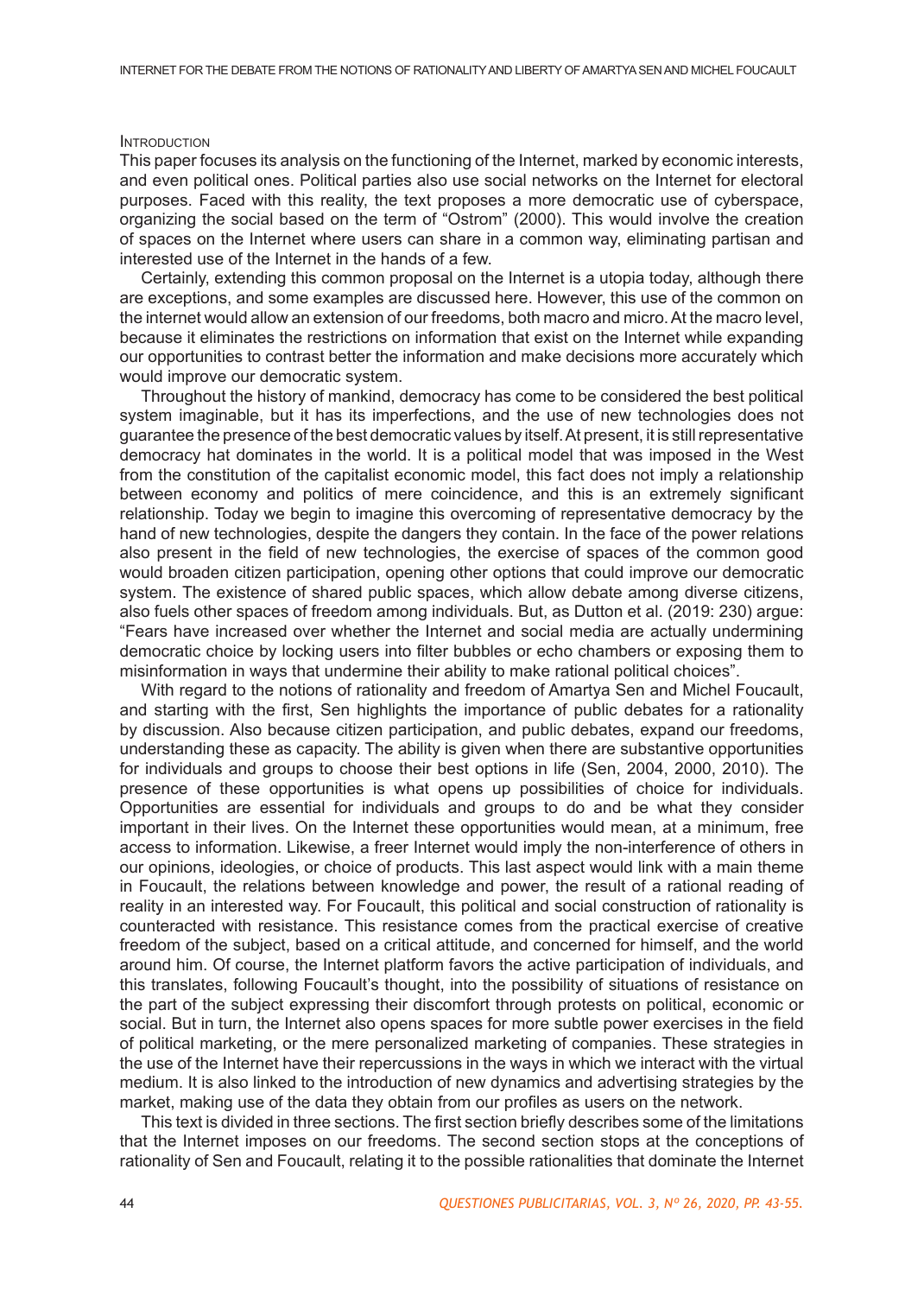space, and also contrasting with the economic proposal of Ostrom (2000) on common goods. To reflect on the repercussions that this common social organization can have on the constitution of a new approach to economic rationality, which implies a break with the prevailing capitalist economic rationality. The third section offers a comparison between the notions of freedom of Sen and Foucault, the limited spaces of freedom that the Internet leaves us in its current functioning, and what would be a common space on the Internet to expand our freedoms. This reflection on freedom and rationality on the Internet, and by contrast, in a common space, is related to the meanings that Sen and Foucault give to their notions of freedom and rationality.

# Internet as a limiter of the citizen liberties

The social diversity is present on Internet, because Internet accommodates the greatest variety of social groups, in principle there are no limits in this regard. The Internet is made up of an amalgam of social networks that contain the most diverse social profiles, however, this does not guarantee in itself the recognition of diversity and the extension of our freedoms.

Social diversity also includes differences and inequalities between individuals and groups. The notion of freedom in Sen is linked to the recognition of social diversity, in a broad sense, which includes a plurality of aspects of our lives and concerns (Sen, 2010: 263). The study of diversity leads to the question equality of what? (Sen, 1979), based on the obvious fact of the association between heterogeneity and social and economic inequalities, which affects our freedoms (Sen, 1995: 135). We all belong to certain social categories, but we differ from each other by many other factors (Sen, 1995: 33), for example, the belonging of people to the same social category faces heterogeneity as a result of another multiplicity of variables (Sen, 1995: 13). In addition, sometimes the effort to establish some criteria of equality among humans implies a practical background of need to simplify (Sen, 1995: 14). On the Internet, the most popular social networks, such as Facebook or Twitter, convey an idea of equality, because there is no hierarchical organization, but there are differences among its members in the functioning of the network.

In addition, as Sen (1995: 35) observes, freedom and equality should not be seen alternately, since they are closely related: freedom is among the possible fields of application of equality, and "equality is given among the possible distributive schemes of freedom". Returning to social networks on the Internet, to a large extent the equality of belonging to the network is perhaps the most attractive and hopeful element for citizens. This dynamic of functioning circumscribes individuals in nodes of individuals who share the same affinities.

Diversity also indicates a recognition that people have different goals in life, according to their values and expectations (Sen, 1995, 2000, 2002, 1997), and that to achieve their achievements they must have substantive opportunities (Sen, 1997: 81-82). It is here that, returning to the topic of social networks, there are more inequalities between the members that make up the most popular social networks, such as Facebook and Twitter. The network offers information divided according to the social profile of Internet users. In addition, in the case of Twitter, the social impact is determined by the number of users that each individual has, Those Internet users with more followers have a greater impact on others. Although the case of Twitter is very particular, because it allows, at least, one person to express different opinions when introducing controversy in the debates opened by others. In a way, this type of social networks makes the impact of the positionality of Amartya Sen appears to be minor. But these tweets do not guarantee a communication of exchange of reasoned ideas, but rather an exchange of ingenious messages between network users. The positional objectivity explains, to a large extent, how our behavior is related to our beliefs, and these are the result of our personal and social circumstances. The role of positionality is particularly crucial in interpreting illusions and misunderstandings in public debates (Sen, 1993: 131).

The new technologies could be a very useful tool to improve democratic functioning, if the Internet were used as a platform for citizens to express themselves by exchanging ideas in a reasoned way. However, studies on the functioning of social networks show how they condition people's opinion towards similar opinions. Gómez de Agreda (2019: 27) points out that the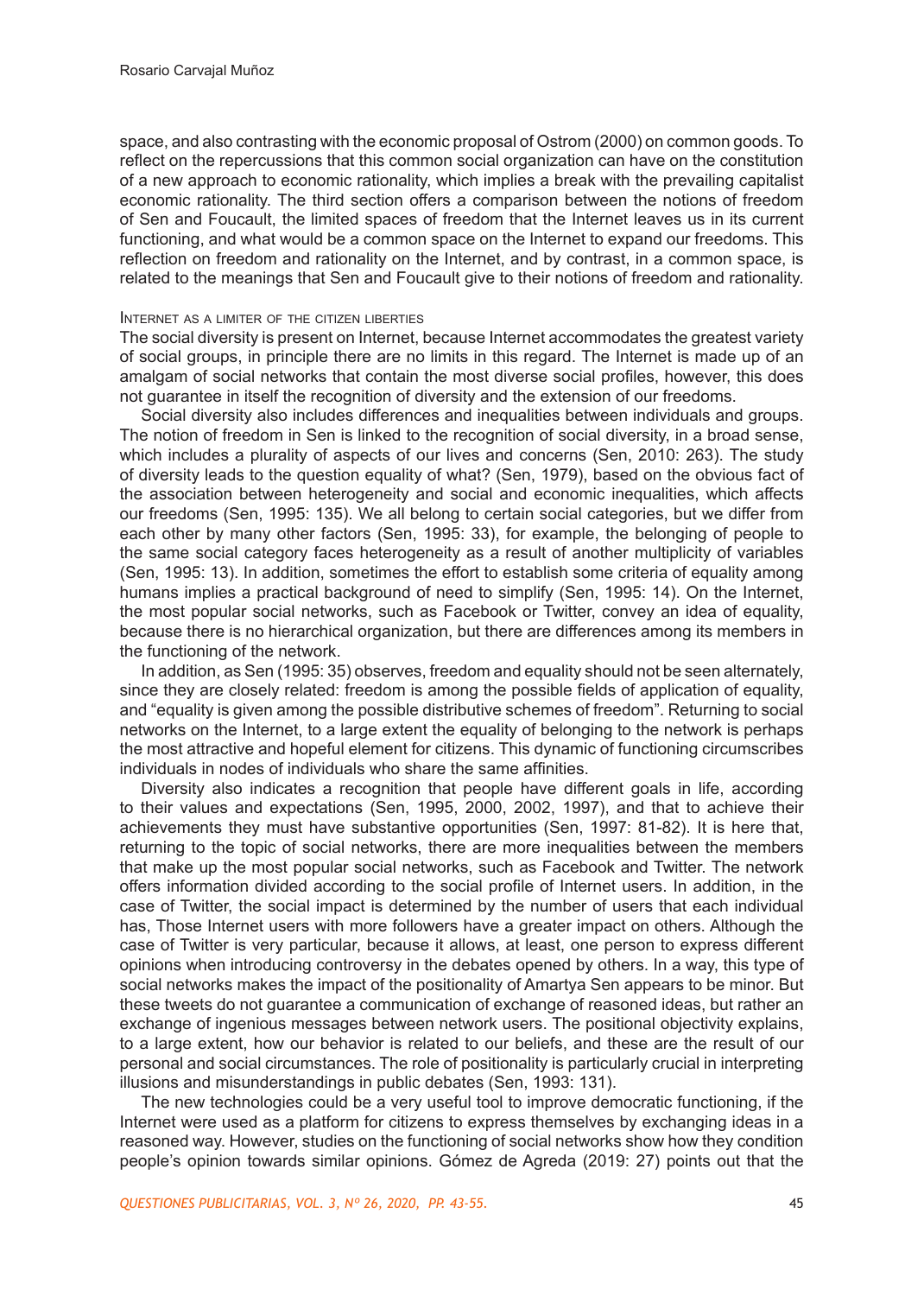algorithms serve to make social networks channel the ads in a personalized way. And even the right moment will be sought for the ad to have a greater impact on the customer. It portrays well the functioning mechanism of personalized advertising, an advertising dynamic that is coupled with a change in rhetoric in advertising content adapted to the profile of each user (Zelcer, 2019: 12)). Here the company plays with advantages by having detailed information on our profiles compared to the limited information the user receives from the advertiser. This leads us to reflect on the consequences that these rhetorical contents of the advertising message can have on our lives, at least on how they influence our behavior as consumers.

The advertisers are who pay so that the algorithms direct the information that the audience sees on the Internet. To a large extent, the market continues to prioritize the configuration and control of cyberspace. In the background of this information control, which leads to directing the audience in the direction of commercial interests, are the extraordinary interests of those who earn money with this business. According to Gómez de Agreda (2019: 26), it is estimated that Facebook achieved revenues of 40,000 million dollars in 2017, money that comes from those who place the ads. Following this author, so that the information those customers buy can be sold (our data), we have previously made this information available to those who handle the information on the Internet.

In relation to the latter, González and Rodríguez (2015: 254) point out that it is now the individualization and not the mass that becomes the most valuable asset for companies. Digital marketing seeks to please the user in a personalized way. The authors also observe the symbolic power of memes on the Internet (González and Rodríguez, 2015: 259), for example, Twitter. The meme is understood as a conceptual idea that is transmitted at high speed among Internet users, through the use of any of its platforms (emails, social networks, blogs, information websites, etc.). Following the commercial imperative that prevails on the Internet, Martinez and Rodríguez (2016: 116) point out that the exercise of network power by private corporations is one of the most obvious manifestations of control that private companies can exercise over what is said or not in the network.

However, a socially useful production, which results in a more democratic use of the Internet, as would be a common space, responds to the premise of democratizing the economy (González and Rodríguez, 2015: 291). The authors say that it is about consolidating and reproducing an antagonistic rationality to the business rationality of capitalism.

## Rationality, Internet and common space

The work of Ostrom (2000: 12) on the governance of common goods wants to be a proven demonstration, based on empirical data, that there are successful community practices in the management of common resources, which demonstrate that it is possible from a different rationality to the conventional rationality of neoliberalism. However, the imperative of commercial interests continues to be imposed on the Internet, with a marked neoliberal cut continues to impose imperative commercial interests on the Internet.

In addition, although diversity is integrated into the Internet, this diversity is not interrelated, which could facilitate a common goods space. To a large extent, as Castells (2003) says, the force of the Internet is chaos, and this chaos could be a guarantee of our freedoms, but it is not. Somehow, the operation of the Internet, despite favoring interdependence, is taking measures aimed at atomizing people between individuals with the same social profile. The operation of the Internet does not favor people to make rational decisions based on truthful information, often due to the dispersion of information. In some way, our reasoning capacity is sometimes limited by insufficient information, and even false information.

It should be noted, in broad strokes, following some of Sen's work (2004: 44, 1993, 1999, 2003, 2004, 2005), two aspects of rationality. First, there is rationality around the choices and preferences of individuals, also considering the preferences of solidarity and the diversity of reasons sensitive to choice based on what we value. Second, there is a rationality approach designed to understand what others are doing and why, but also what others know and what we can learn from them. There is in its conception of rationality an ethical background that implies taking into account the consequences of our decisions.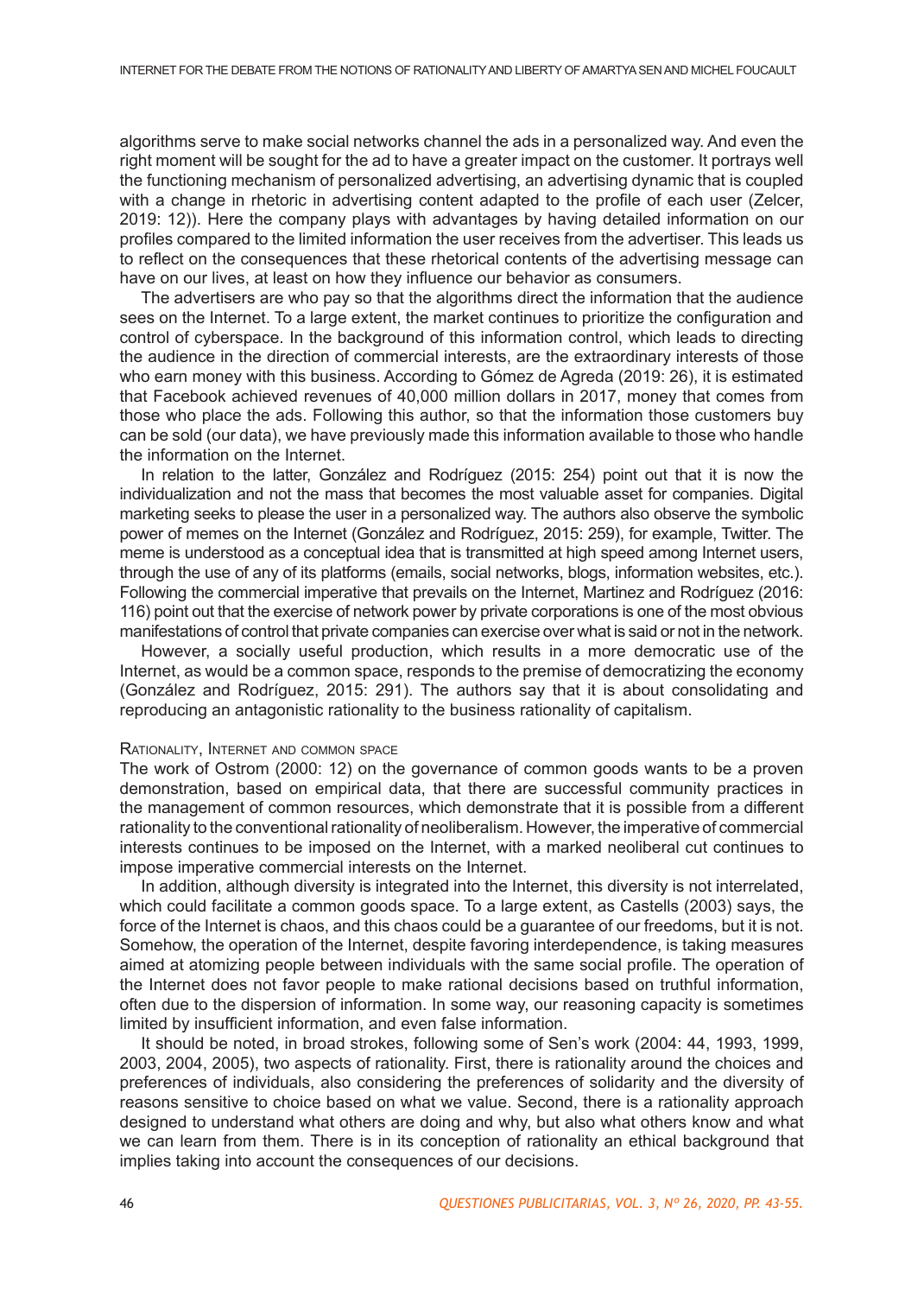A fraudulent use of advertising, for example, limits our substantive opportunities because we start with information that is misleading which hinders our decision making. Reducing our opportunities for choice also implies reducing our freedom to become and do what we consider important to our lives, following the capacity approach of Amartya Sen. In this sense, the reference by Gómez de Ágreda (2019: 102), which details how in the electoral elections in Colombia in 2018, false profiles were built on Internet social networks to support certain political candidates, is timely. This use of new technologies to spread false information is illegal advertising. It is clearly a behavior far from ethical values, which has similarities with what is known as misleading advertising, and which according to Hugo Aznar (2000) represents a challenge for the law, which is the one that must respond by introducing mechanisms of control not always easy to set up.

From this perspective the functioning of the Internet does not favor rationality through discussion, Also because the users of social networks share their opinions among equals, which makes confrontation difficult. Only a minority of citizens do look for varied information on the Internet before making their decisions. So those Internet users interested in politics, and who have information search skills, are less likely to be caught in a filter bubble or locked in a political echo chamber (Dutton, et al., 2019). In any case, the research of these authors shows the unequal positions that users have in accessing information on the Internet, also due to the fact that not all citizens have the same Internet search skills. The presence of social diversity in the network is a reality that, as in society, is poorly combined with equality regarding access to information, because we start from unequal social and personal positions among Internet users.

In Sen (2000: 6) the recognition of diversity, which supports his idea of rationality, leads him to underline the plurality of variables that mark the differences between individuals, be they wealth, income, ownership, among others, that can be used in comparative perspective to define what equality is. The demands of equality, in different spaces, do not coincide with each other "precisely because we humans are so different that equality in one aspect (or variable) is accompanied by large inequalities in others" (Sen, 1995: 147). This difficulty in determining equality leads him to the confirmation of inequality as an expression of diversity, so present in all his work. In this sense, Sen (1995: 150) uses the term "internal plurality" to refer to issues that hinder the demarcation of equality: a) The heterogeneity of space in terms of how we define equality; b) The different ways in which we can measure distances and compare inequalities in the distribution of a variable. This diversity and social inequality is reflected on the Internet. Because the Internet accommodates social diversity, but paradoxically diversity is expressed in aggregates of individuals. Users give information about their lives, say, communicate, but they do not interrelate to develop and discuss an argument. Twitter is an emblematic case in this regard, users can participate with eloquent and funny phrases, but in reality they do not cease to be atomized expositions of opinions among Internet users without these contributions being interrelated in a reasoned way, because Twitter does not arrive at the argument of ideas.

Entering another aspect, as for Foucault, it places the power relations in contexts marked by inequalities in the relations of one another, marked by legal or traditional differences, status and privileges, economic differences, among many others, these differences make it possible for some individuals can act on others in order to maintain their privileges, accumulate profits, exercise a function or trade (Foucault, 1988.17). In this sense, rationality for Foucault is an effective instrument at the service of these power relations, but rationality is also expressed in practices of resistance to imposed power. This implies rationality linked to the freedom that invites the transformation or creative change of the subject. In the Internet field, the power relations are much more diluted, the power is imposed by the social agent, the institution or the media that have the greatest impact on the information that it emits according to its number of followers. This includes digital newspapers, political party leaders and, in general, leaders of any field and ideology. It is true that on the Internet we can all be, at any given time, transmitters of information, because we have instruments to participate in the network such as YouTube, tweets, blogs, etc. In this sense, the fundamentals that result from the arguments issued by instances of power, that is, the information issued by renowned media on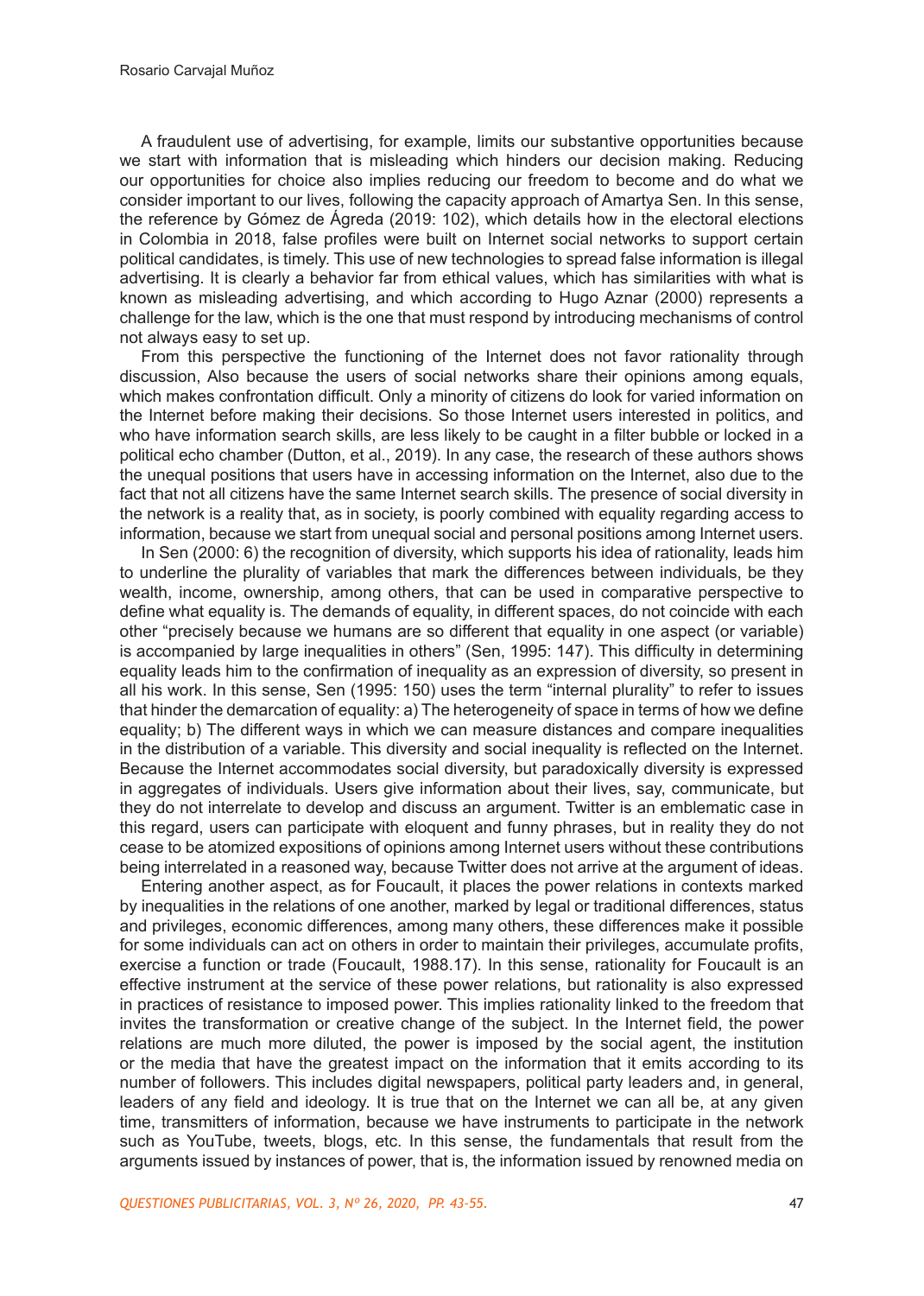the Internet, can be counteracted by the critical attitude that the individual adopts against the imposed rationalities (Foucault, 1995: 7).This second rationality in Foucault is closely related to the practice of freedom. There is no antagonistic relationship between the exercises of power and freedom, but agony, of incitement, of provocation (Foucault, 2005). It is also linked to Castells' observation about freedom on the Internet. Freedom is possible because "as there is no global legislation, but there is a global communication network, the capacity for systematic and preventive control is diluted in practice" (Castells, 2003: 4). In addition, power is not only transmitted through greater recognition of information when it is issued by certain sources, there is also a sanctioning power on the Internet that occurs when its users can be repressed and monitored by the states (Castells, 2003), for example. This observation of Castells opens a whole controversy between security and freedom on the Internet.

The danger occurs when power prevails over knowledge, as Gómez de Ágreda says in his book (2019: 103) when he refers to the fact that there are realities that suggest that humans prefer power to the truth, and we justify it because we invest much more time and effort in trying to control the world than in understanding it. Foucault analyzes the power in neoliberal economic thought, and he observes that we live in a society with a multiplicity of forms of enterprise from the 1970s onwards. It is about achieving a society adjusted not to the merchandise and its conformity, but to the multiplicity and differentiation of the enterprises (Foucault, 2009: 161). This historical differentiation pointed out by Foucault is in coherence with two stages in the shaping of advertising in the 20th century, a first stage of mass advertising typical of the period that includes the 50th, 60th and 70th decades, mainly, compared to more diversified advertising, and which also responds to a more diversified production stage. Neoliberalism must ensure that individual interests, which converge with each other, do not constitute a danger to the interests of all (Foucault, 2009: 73-74). This implies a security problem for society, because the collective interest must be protected without reducing the individual interest. The functioning of the Internet shows the importance of this principle of preserving individual interests, and tries to make it compatible with the collective interest.

 The Internet advertising companies have a wide margin of freedom to preserve their interests because they can make use of our data, although this may pose a danger to our collective freedoms. The use of personalized advertising is one more step in this direction; in this way the enterprises use the virtual space to influence users more effectively and efficiently for their interests. We run the risk that other organizations may also use the personalized advertising for less lawful purposes. This poses an even greater danger, if possible, to our freedom understood as capacity. Because if individual interests, or market interests, prevail, we have no secure guarantees to preserve our collective interests and this reduces opportunities for decision making. People need substantive opportunities to fully exercise their freedom, in the sense given by Amartya Sen to individual freedom.

On the other hand, the rationales that result from the relationships between knowledge and power are in a dynamic process of interaction with the context. The functioning of the Internet is also affected by this context, and it is transformed over time and events, just as power relations are transformed. In the field of advertising, the Internet opens the possibility for the consumer to interact by expressing their opinion on certain products or services, thus also expanding the areas of freedom for the user-consumer, ceasing to be a mere recipient of advertising. In this sense, as Pinto (1997) points out, in the relational marketing of virtual spaces there is a flow of communication in both directions between the advertiser and their receivers, while the advertiser can expand their strategies for adapting content advertising to the user.

Castells (2003, 6-7) does a historical balance of the Internet and refers to how in the beginning Internet designers, all of them from the academic world, deliberately sought the construction of an open computer network and without frontiers. In this sense, the origin of the Internet was based on a culture of freedom, very much in line with the proposal of rationality of the common good of Ostrom, favoring the free flow of information exchange between the academic communities. This changes when a new generation of entrepreneurs begins to use the Internet as a business, reaching its use in all areas of the economy and society. In this way, Castells continues, that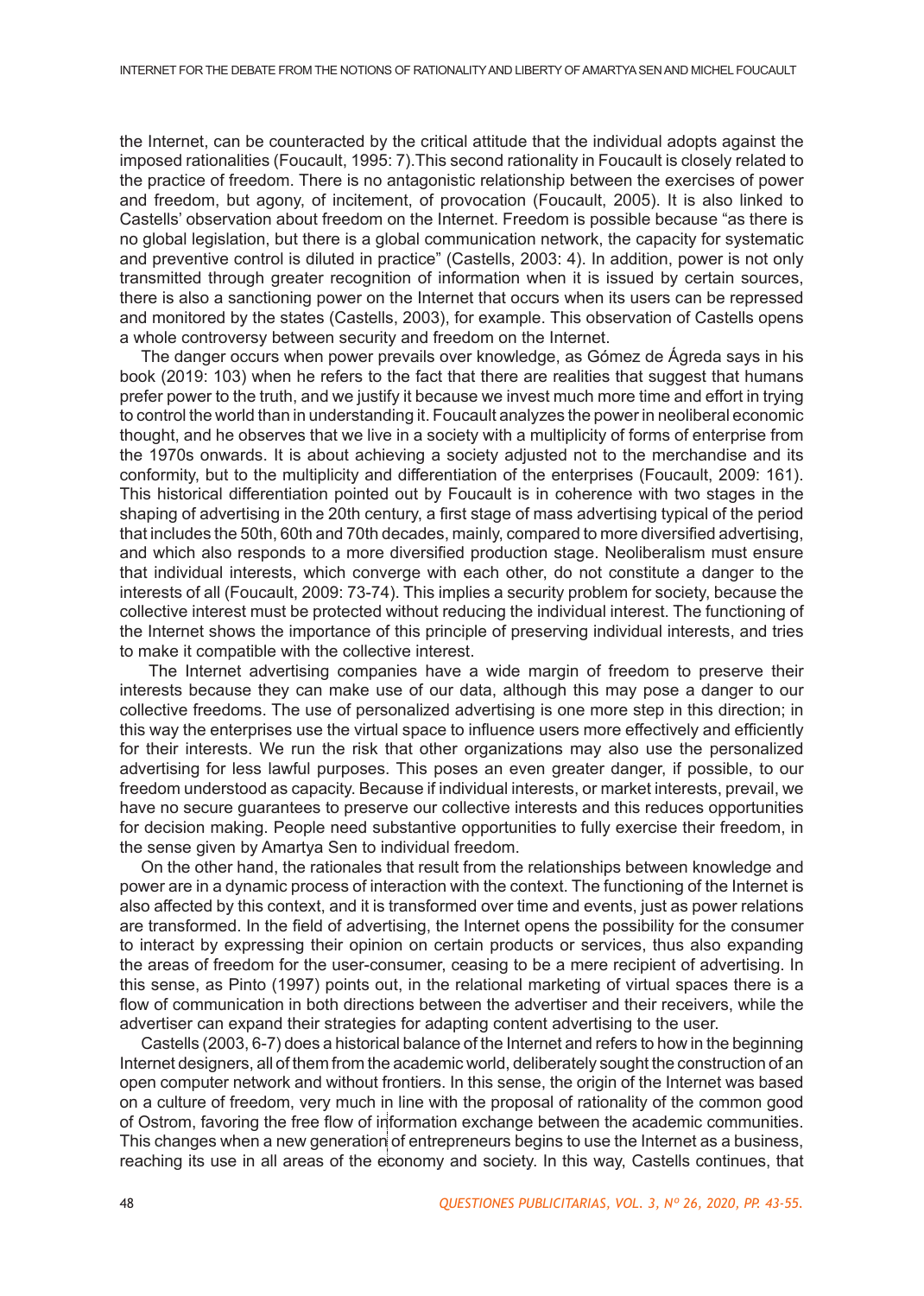although academic research invented the Internet, it was the enterprise that spread it to society three decades later. This business intrusion on the Internet has repercussions on its operating dynamics that affect our freedom. This commodified use of the Internet, as a clear expression of the criteria that mark the economic functioning, can be counteracted by an alternative economic model based on a useful social production. This would imply a new conception of rationality and freedom, developing ideas and organizational ways that stimulate the involvement of people to generate trust (González and Rodríguez, 2015: 295-297). Returning to Gómez de Ágreda (2019: 29), we are subjected to what is called a filter bubble (also called a bubble filter). Search engine algorithms present first of all the news that best fits our personal history. The guidelines that dominate the operation of the Internet distance it from what could be a common shared space, which recognizes diversity, and requires the active participation of citizens (Negrí and Hardt, 2004). For Laval and Dardot (2015a) the common should be articulated in a new political reason alternative to the neoliberal reason.

Gómez de Ágreda (2019) gives a general description on the functioning of Internet that demonstrates that we have access to the parceled information. This supposes a limitation of our perception of the reality. In what concerns here, this division of information minimizes the possibility of contrasting the information received. Athough the user can be participative in the network. As Muela-Molina (2008: 198) points out, Internet has radically changed the way of advertising, because consumers can take initiatives giving opinions about products and services, through a virtual dialogue with the company.

We could respond to this reality with procedure to put in practice the type of rationality by discussion which was proposed by Amartya Sen, with ethic and political implications. The rationality by discussion could apply on platform of Internet using debates. These would help to reflect on the truth contents of our opinions and arguments. But we need the collaboration of the political institutions to exercise this rationality, and the public participation of the citizen to be effective. In the political sphere, the Internet facilitates a greater participation of users to express their dissatisfaction with a certain political party. In this sense, Guevara et al (2011: 57- 58) describe the use that was made of viral marketing in the electoral campaign in Mexico in 2007 using the means offered by the Internet, such as social networks, but mainly YouTube. This viral expansion of relational marketing in politics occurred at the initiative of citizens and political candidates of the National Action Party (PAN) against the Institutional Revolutionary Party (PRI).

For its part, Foucault sees the public rationality as a result of the link between power and knowledge. This leads the behavior of others by means of a government way. Overall, this rationality (or rationalities) describes a way to run the behavior of groups and individual, the community, the families, the soul, the sick's (Foucault, 1988:15). Foucault speaks of government; he refers to the political rationality of the governmentality of the neoliberalism (Foucault, 2008:58-59; 63-93). Currently, the rationalities, as a result of the power relationships, have been strengthened, even further, into the sphere of Internet. Principally, because the partial information, that arrives to the users, affects our perception of the world. It limits the possibility of the users to argue critically, about the partial information of the social networks. In this sense, Foucault (1984:267, 1994b) refers to other type of rationality that would have to be saved. He analyzed the relationship between subject and truth, and how the subject goes into a particular game of truth,but he also appealled to the critical posture of the individual as fundamental. This critical attitude is very important when we communicate on the web because of the limited spaces for the debates on Internet. In the field of advertising, the advertiser may have difficulty recognizing that consumers have alternatives when searching for information on similar products online (Muela-Molina, 2008: 187) Faced with this reality, the advertiser has to adapt by applying new advertising strategies different from the conventional one, imposing the particular interests of market society.

As detailed bellow, this text considers the limitations of Internet for our liberties. It provides some ideas about what an organization focused on the common could signify, following the proposal of Ostrom (2000), and for a functioning more democratic of Internet. The following section reflects as well, critically, on the basis of notions of liberty from Sen and Foucault.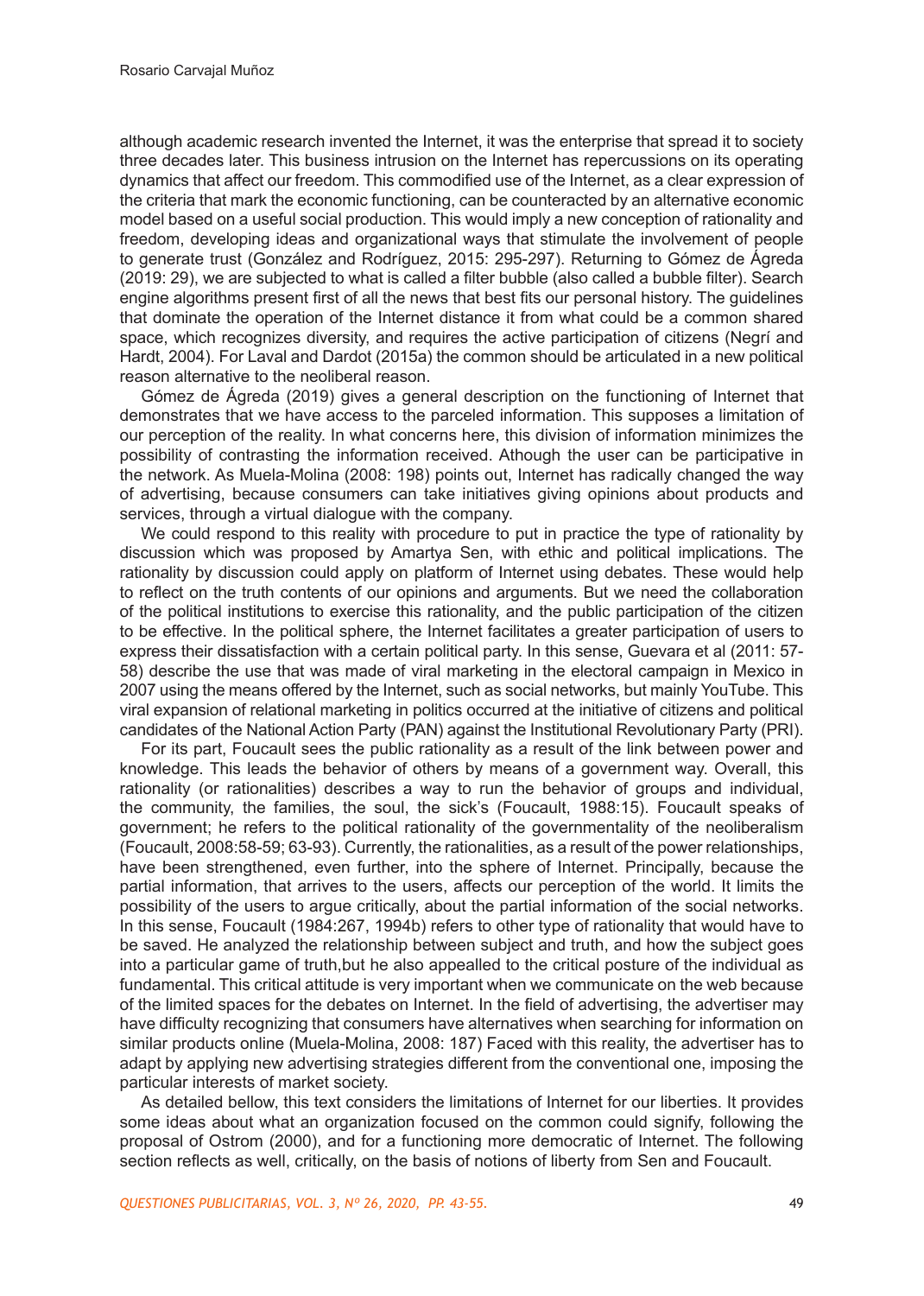### Liberty, Internet and common space

Freedom for Sen and Foucault is linked to a social and political context, considered of vital importance to enhance the practice of people's freedom. According to Foucault (1994b: 57) "the other is indispensable in the active life of the individual, so that the form that defines this practice effectively reaches its object, that is, the self."

The relevance of the political context is also made clear by Sen (1999b, 2006), stressing that democracy is the best system of government, provided that the necessary means are guaranteed so that individuals have the possibility of choice. The term capacity refers to a context that offers substantive opportunities, thanks to which individuals can choose to be and do what they consider of interest to their lives (Sen and Scanlon, 2004; Sen 2004,2000, 2003, 2010). This approach to capacity, transferred to the Internet, would suppose, above all, that network users have substantive opportunities to make better decisions, in order to achieve the objectives they consider valuable for their lives. The Internet, in this sense, becomes an instrument at the service of citizens, facilitating, for example, the procedures that users have to do with public and private institutions. From this perspective, the Internet is a positive instrument for citizens. Internet forums and blogs are also digital media that guide users in their decision making. Although it remains to be analyzed if in fact the information they offer fulfills this instrumental function that contributes to expanding these citizens' freedoms, from the perspective of Sen's capacity. But these freedoms on the Internet can also be reduced by misleading advertising, a form of illicit advertising that has taken on a special role in recent years (Muela-Molina, 2018: 4).

In this approach to capacity, as a space for freedom, Sen (2004) mainly highlights the interconnection between rationality and freedom, because rationality makes freedom possible, in the same way, freedom helps sustain rationality. Since without freedom, the idea of rational choice would be quite empty, and because, in addition, the concept of rationality must accommodate the diversity of reasons that can significantly motivate the election (Sen, 2004: 5). Returning to the previous example, the prevailing formal rationality against illicit advertising falls on the legal system, issuing judgments on advertisements harmful to consumers. But commercial law, following Muela-Molina and Agante (2019), is not familiar with advertising as the self-regulatory associations or bodies that deal only with this matter may be. Furthermore, these self-regulatory organizations (eg consumer associations) defend consumer rights more quickly, cheaply and efficiently. It is emphasized that without truthful information the user cannot make rational decisions, while the dishonest advertiser exercises his power on the network by imposing his particular interests on the collectives. In addition, If we reflect on these interrelationships between rationality and freedom in our highly technical societies, in which we have an excess of information until we reach saturation (and even with false news), then, it may not be so clear that the democracy we live in guarantee these spaces of freedom so necessary for the freedom and rationality of individuals. In this context, sometimes we have the impression that the superfluous is put before the important.

For Foucault (1988: 16), power relations allow a permanent relationship with freedom, a relationship that is not of antagonism, but of agonizing relationship with power:"At the very heart of power relations and "provoking it "constantly, is the stubbornness of freedom and the intransitivity of freedom. rather than talking about an essential antagonism, it would be preferable to talk about an -agonism - of a relationship that is both reciprocal and fighting incitement." (Foucault, 1988:16)Sen also recognizes these relationships between freedom and power when he says that "the lack of scrutiny, reflection or reasoning has led to the persistence of situations of exploitation of women throughout history" (Sen, 2000: 16). In another place, he emphasizes that "anyone who is immersed in the theory of choice can only be aware that the first task to be undertaken is to identify the limits within which one chooses." (Sen, 2001: 330). For this reason it is also important, both in the advertising and political spheres, that consumers and users exercise their right to refute, opine and contrast the information they receive on Internet.

These contextual limitations to freedom must be actively counteracted through social mobilizations, and in this both authors agree. For continuing with Sen, in one of his works he points out that "the role of activists is important, for contributing to criticism, including the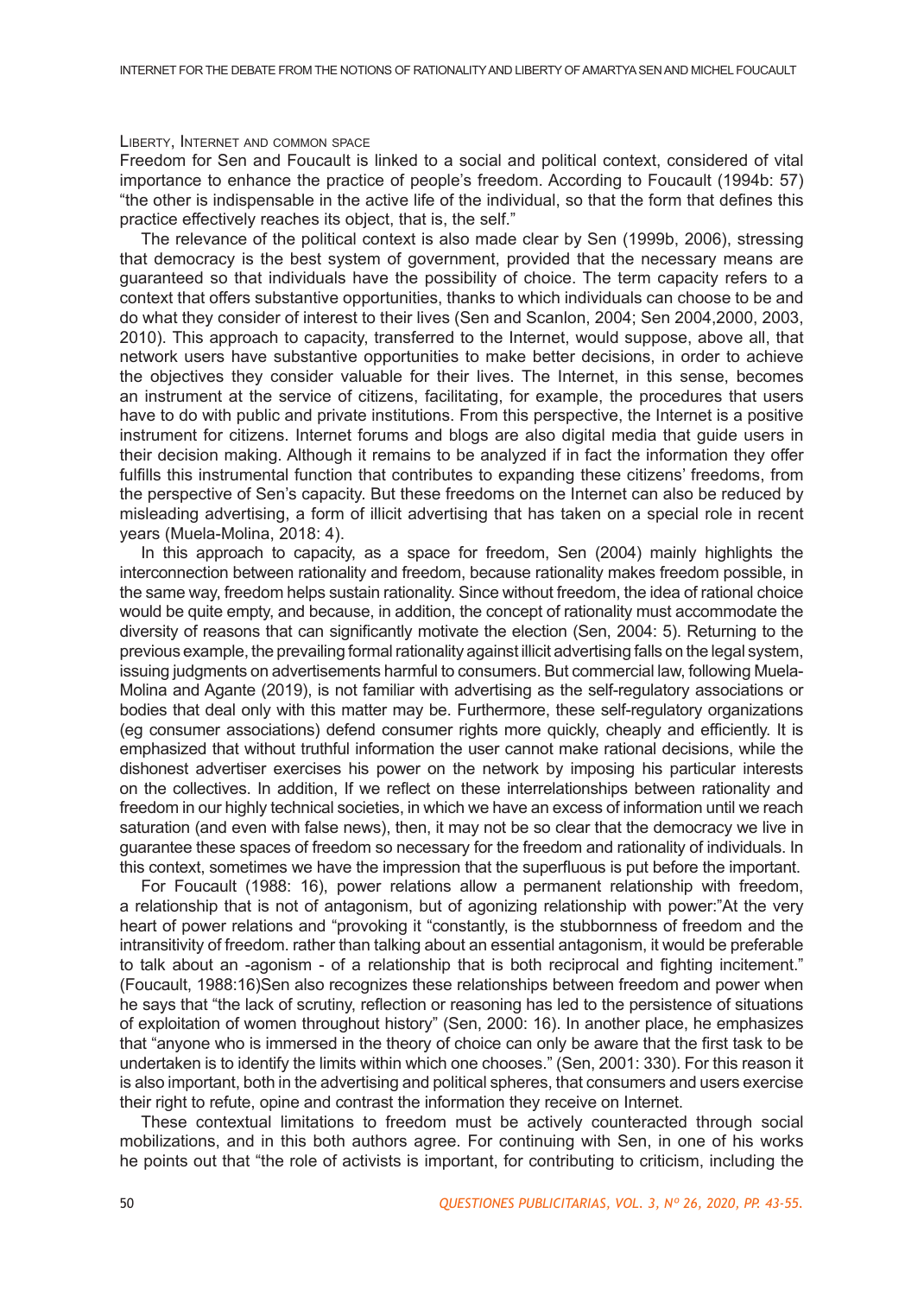same anti-globalization protest (which is perhaps the largest globalized movement in the world today)" (Sen and Scanlon, 2004: 11). Castells (2003,6) emphasizes, in this same line, that ultimately it is in the consciousness of citizens and in the capacity of influence of the institutions of society, through the media and the Internet itself, in where the balance lies between the network in freedom and freedom in the network. This attitude of resistance is recognized by the French author as a confrontation of the subject with power relations, which has ethical and political implications, as can be seen from his words:

This attitude, which is ethical but at the same time political, does not consist in simply saying I protest, but in making this attitude a political phenomenon that is as primordial or basic as possible, one in which those who govern, here and there, they will be obliged, sooner or later, to take it into account. (Foucault, 1984: 377).

Continuing with Amartya Sen, and along the same lines, it should be stressed that spaces of freedom are insufficient if they do not have the active participation of individuals. The fact that the context offers opportunities does not avoid individual responsibility, as a prominent component of living freely (Sen 1999, 2000, 2005). Rationality requires the availability of people to go beyond the limits of their specific interests. For this, access to information, the opportunity to listen to diverse points of view, to expose oneself to open to public discussion and debates must be guaranteed (Sen and Scanlon, 2004; 9). This critical position of the individual would contribute to improve the functioning of our democracy.

But the liberty on Internet is restricted because there is always a menace to our security. We are in risk with the possibility that a hacker disturbs our security, either stealing identity, our secret code, or inserting a virus into our software (Gómez de Ágreda, 2019). The experts recommend being prudent before we download whatever application, reflecting on advantages and disadvantages in opening an account of social network on the Internet.

These realities lead to us to reflect on the spaces of liberty on Internet. It is here where Martinez and Rodríguez (2016:117) wonder: What role can new technology perform? Specifically Internet, and what power does Internet have for the diffusion of different opinions, ideas, knowledge?

Naturally, the functioning of Internet seems to settle in around commercial interest, how it was said before, this make difficult to open a possibility for a space of the common, like sharing knowledge and mutual help. This functioning of Internet limits our liberties in a wide sense of the liberty word.

In advance, there are two different perspectives to understand the meaning of liberty: positive and negative liberty (Berlin, 2004). The negative liberty indicates absence of interference from others, and the positive liberty refers to the question: How am I governed? Whether I am governed by others, or by myself (Berlin, 2004:365). Carter (2010:17) says that negative liberty refers the person is not to be limited by the interference of other individuals and groups. However, the positive liberty is determined by internal factors, which gets to the point to individuals and groups can perform in an autonomous way.

This two different meaning of liberty are being interfered when we surf the Internet. We suffer the interference from others, large part, each time that we receive personalized advertising, and when it is only left to our scope certain related opinions to we are already thinking on social networks. The restrictions of information limit our positive liberty, the possibility of getting contrasted information to let us to think properly on the facts.

It could be said, in broad terms, that the question of the negative liberty is fully available by the businesses. Because the firms are assisted by the law, that eliminate obstacles getting our information. For example, at first, when we log into an application, this ask us if we cede our data, forcing us to accept it, if we want to enjoy the use of the application. This fact increases the negative liberty of the business, but not ours. In the field of Internet advertising, advertisers have a variety of instruments (blogs, social networks, YouTube, etc.) to broadcast their ads, in addition to detailed user information. In this sense, companies and other advertisers have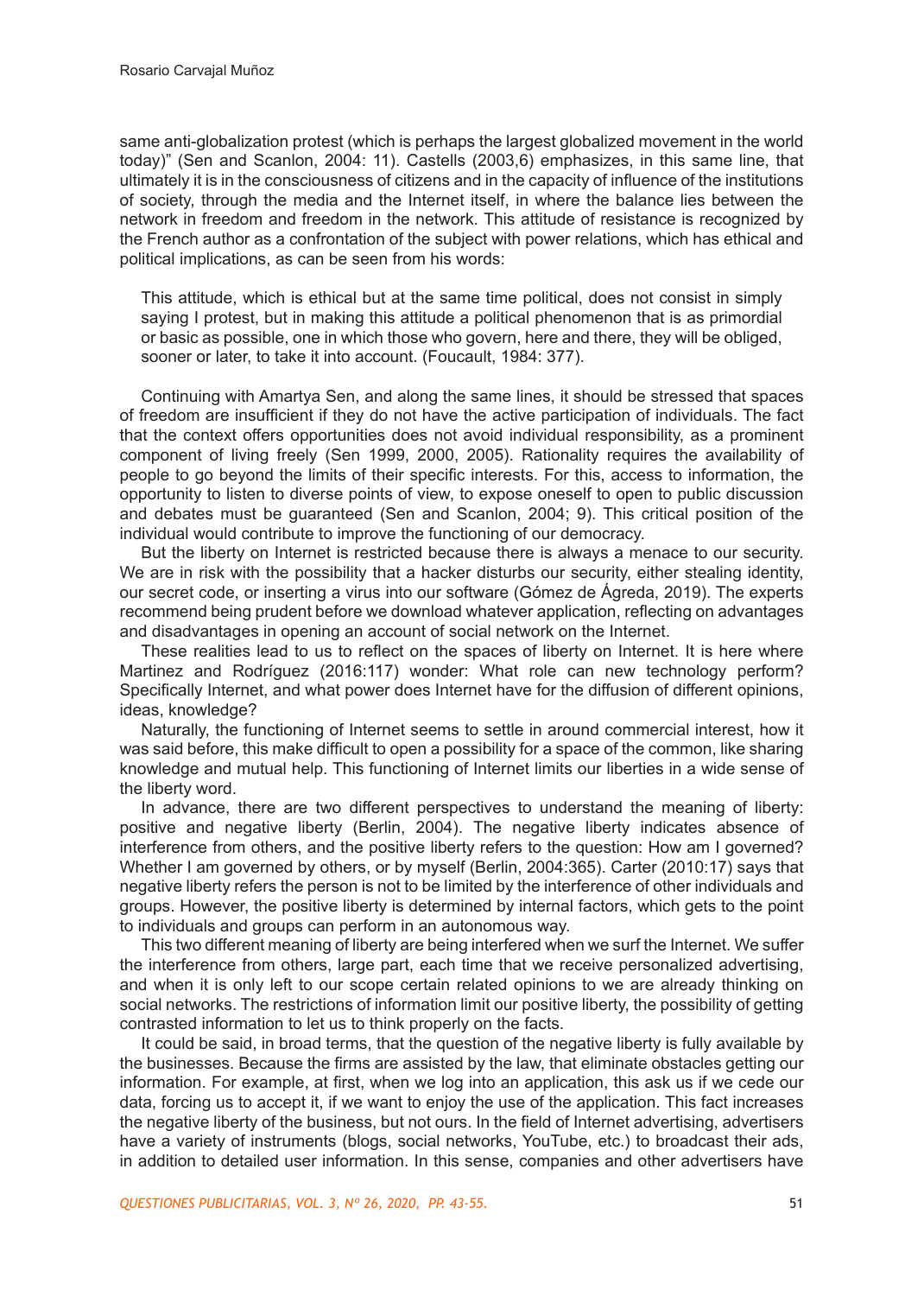multiple opportunities, following the meaning of positive freedom of Amartya Sen, to exercise their freedom in decision-making for the benefit of their particular interests. This refers again to Foucault's reference to neoliberalism, referring to the difficult management between private and collective interests in a market society. What's more, even it is the fact that the operation of the Internet forces us to accept cookies in order to move around the network. This implies for companies and other advertisers an increase in negative freedom, because obstacles are removed for them to spread their advertising through different areas of the network, with legal backing, with hardly any restrictions.

On the other hand, to create spaces of the common on Internet would suppose a fundamental improvement for the extension of our liberties, as much in positive liberty as negative liberty. The spaces of the common would eliminate interferences for the acquisition of knowledge by the user of Internet which it is good for our liberty. And also, the spaces of the common would guarantee a more detailed and contrasted information nearer to the users and this is an increase of positive liberty. In this way, the user can make better decisions, and to lead our lives in the best way. In this line, it is important to highlight the contribution of some social researchers on the usefulness of communication for development and social change, promoting initiatives for social innovation, for example, which would enrich the capabilities approach as freedom as it is undestand by Sen (Lerner, 1958, Rogers, 1982, Scharamm, 1964, cited by Jacobson, 2016: 790). The work of Jacobson (2016) argues that the capabilities approach should be employed as an overarching framework for studios of Communication for Development and Social Change –CDSC-. This social value assigned to communication would reinforce the space paradigm of the common initially introduced by Ostrom, with all that it implies to improve the democratic functioning.

Empujando juntos is an example of the space of the common on Internet. It is a computer application that works with a free software license. The creators of this application participated in a workshop where they worked using technology to improve our democracy. It was organized by the cultural center Medialab-Pardo in Madrid in 2016. In the same line, Ahora Común is other example of the political of the common. It was created by the initiative of the citizenship in 2015. In this common space there are people with different political ideologies, but with the same goal: Making policy in a different way.

The ecosystem of the commons is represented by spaces of resistance that want to build reality from a new paradigm. This approach also favors the ability to work by debating, to promote rationality by discussion proposed by Sen. Also the paradigm of the common, as a social and economic organization of cooperation and solidarity, favors individual freedom. Understanding this freedom as a capacity (Sen, 1997: 86-87), that is, "as an aspect of freedom that occurs when there are substantive opportunities", and this opportunities refer to positive freedom according to Sen.

In its substantive aspects, capacity deals with the possibilities that people have in order to choice what they want to do and to be in their lives, in specific contexts (Sen, 2010: 51). This also applies to the Internet space, whose functioning, structured in a way that selects the information that comes to us, limits our choice of options, and therefore our capacity (freedom).

Foucault, on the other hand, speaks of a relative freedom, which is directly related to the moral rationality that is exercised in the conduction of oneself (Ramírez Zuloaga, 2015: 137). Foucault (1994b: 34-35) refers, in this particular, to caring for oneself, which implies for him: "the basic principle of any rational behavior, of any form of active life that aspires to be governed by the principle of moral rationality". This links with important issues in his work, which has to do with the subjectivation of the self, with the care and concern of oneself, and with the use of this practice of freedom for the creative remodeling of the subject (Foucault, 1988, 1994a, 1994b, 2011). This critical position of the individual is also of vital importance against personalized advertising, illicit advertising or viral marketing on the Internet.

The critical disposition of the subject, practicing his liberty, is, at the same time, a questioning of oneself, and the world around of oneself. In addition, this critical disposition is of a vital importance when we surf on Internet, because cyberspace carries us to an inertia when we are browsing into the social networks, without realizing.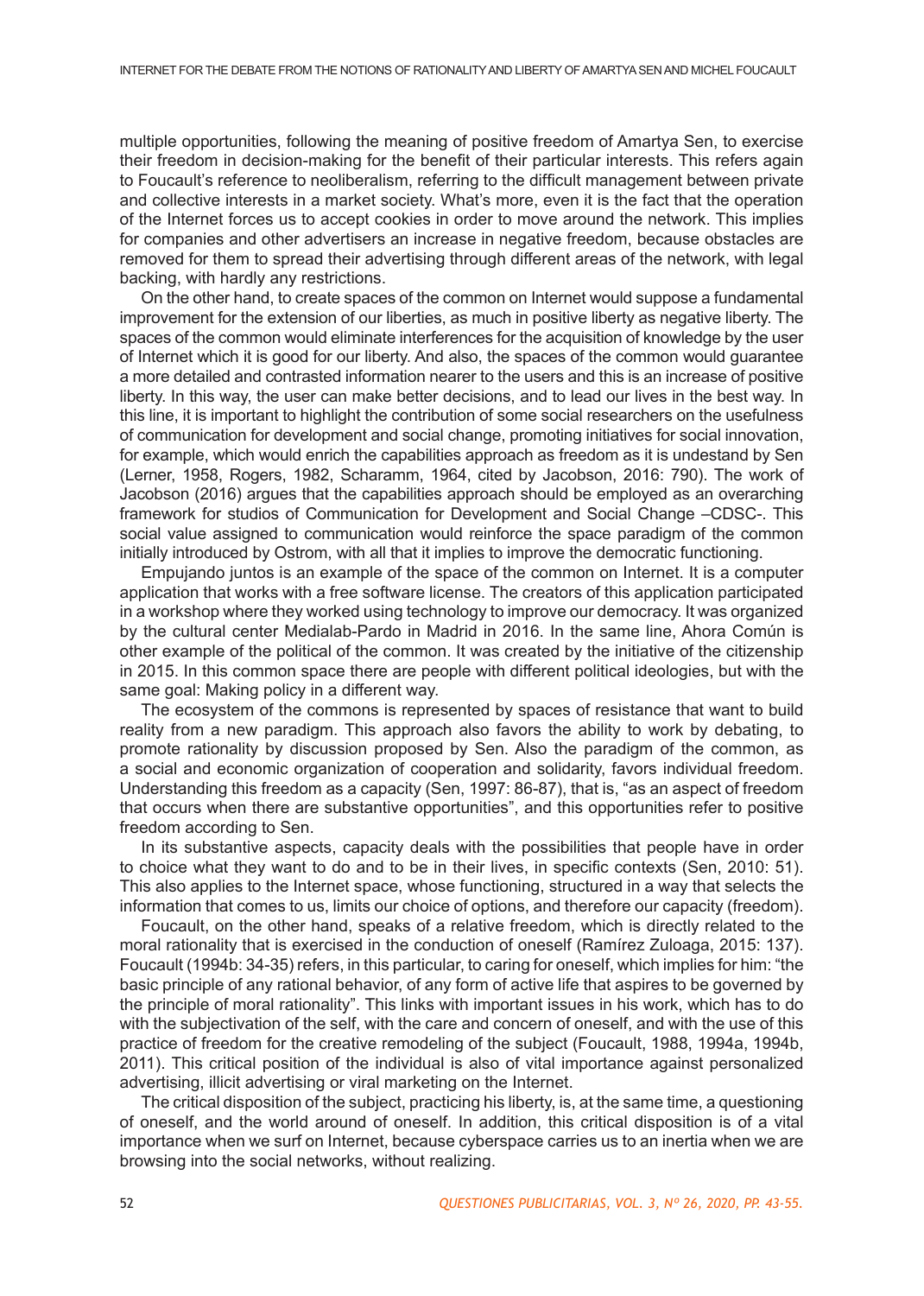## Conclusions and implications

In short, the Internet could function as an open space with free access, with active participation of citizens. However, economic interests are imposed in its dynamics of its functioning. The functioning of the Internet is in the hands of shareholders of social networks and companies that benefit from the information they obtain from all of us. This reality limits our possibility for public debates. On the other hand, a common space, as the name suggests, would eliminate the privatization of Internet use, for the benefit of a few. The common goods on the Internet would foster dynamic communication processes of rationality by discussion; following Sen. Because a common space would mean using the Internet in solidarity, for the benefit of all all the participants. This opens a whole debate on the use made of advertising on the Internet, and in this sense it is important to resume Foucault's observation about the neoliberal market society that he observed in the early 1970s, producer of freedom to preserve individual interests as a guarantee of economic functioning, and in a game that is not always easy in the face of the danger of weakening collective interests.

We would guarantee our freedoms If we could enjoy more common spaces on the Internet, both in positive freedom and in negative freedom. In two directions: freedom as a capability, following Amartya Sen, and creative freedom as a critical position of the individual, following Michel Foucault. Likewise, the common space favors public debate, and therefore makes possible the rationality by discussion (Amartya Sen), while making it easier for individuals to be more critical also with the world around them.

In general, we tend to minimize the dangers of the Internet. It is true that the Internet is a useful instrument that facilitates life, for example, in our procedures with the administration. It is extremely useful to find information of all kinds, and as a means of learning in the most diverse topics, the Internet also allows you to use tools such as email and WhatsApp that bring us closer together. In this sense, the Internet expands our substantive opportunities for us to achieve our objectives, somehow, it expands our capacity, using the term Amartya Sen. Internet brings us closer to information and our family and friends. But at the same time that the Internet expands the windows to the world, accommodating diversity, it also introduces elements of differentiation and danger marked by the unequal positions of users on the network. The instances of power mark their passage because they know us better than ourselves: political parties, prestigious institutions, companies.

In addition, the complication is exacerbated by the fact that diversity and inequality combine on Internet showing an atomized organization in subgroups of individuals. This individualization, as atomization of opinions, makes it difficult for users to produce an exchange of opinions that leads to a reasoned argument of ideas.

The functioning of Internet makes it difficult to organize the common good, for instances, on fundamental themes of political decision issues. From this perspective, the values that prevail on the Internet are more related to the commercial, and entertainment. Social networks link our profiles to other users with ideas similar to ours. At the political level, some studies suggest that they condition the political information that they issue to the user according to the social profile. This reality is really worrisome, and it encourages us to consider that you have to be alert, that you have to make proposals and publicly express these dangers of the Internet.

)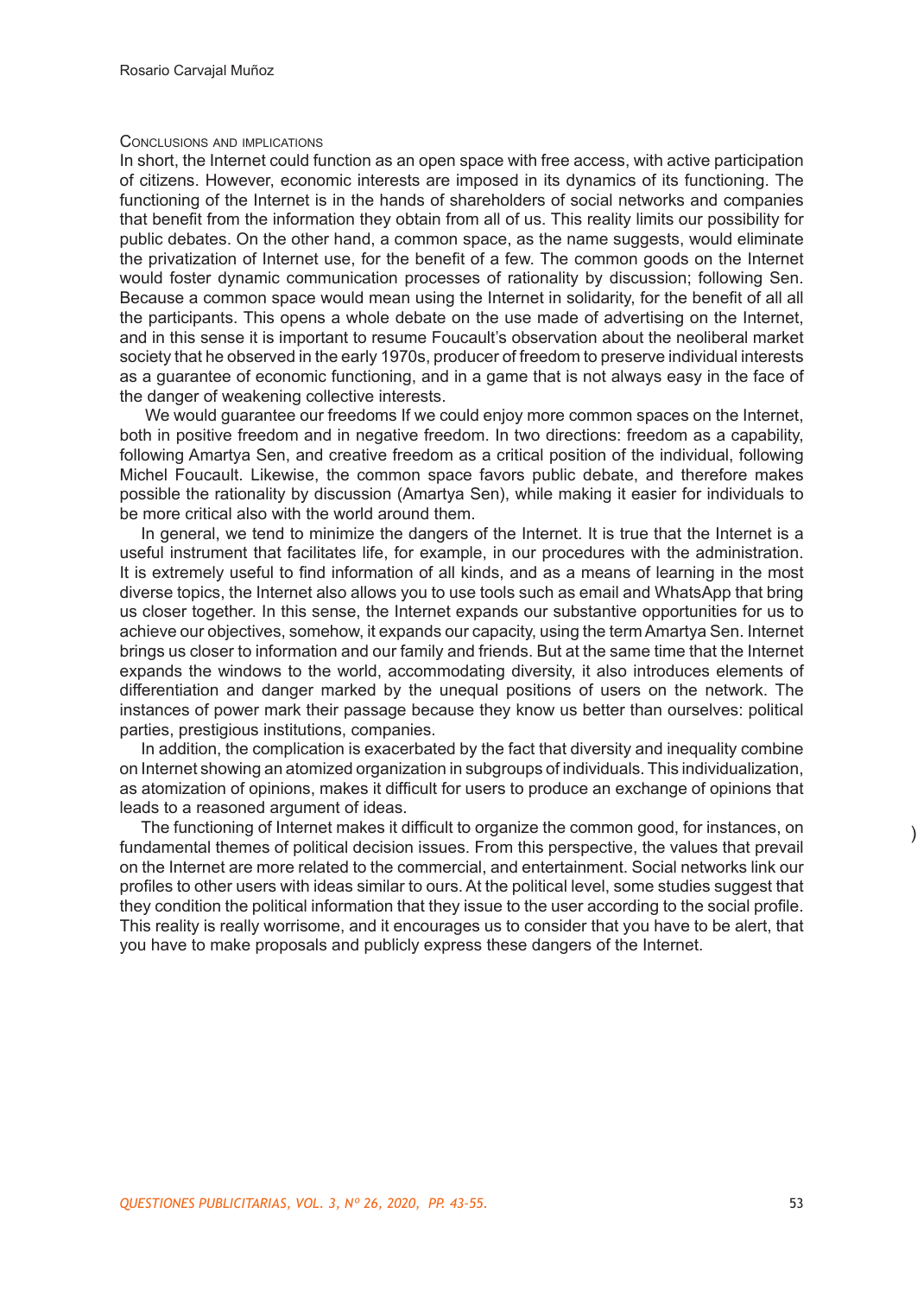**REFERENCES** 

- aznar, Hugo (2000): Publicidad y ética: la vía de la autorregulación. Revista Latina de Comunicación Social, 25. Recuperado el 7 de abril de 2020 de: http://www.revistalatinacs. org/aa2000yen/148hugoaznar.html
- Berlin, I. (2004), Sobre la libertad. Madrid: Alianza.
- Carter, I. (2010), «Libertad negativa y positiva». Astrolabio. Revista Internacional de Filosofía, n. 10, pp. 15-35.
- Castells, Manuel, (2003). "Internet, libertad y sociedad: una perspectiva analítica". Polis. Revista Latinoamericana. 4, 1-20.
- DUTTON, William H., REISDORF, Blanca, BLANK, Grant, DUBOIS, Elizabeth and FERNÁNDEZ, Laleah (2019). The Internet and Access to Information about Politics. In Society and Internet. How Networks of Information and Communication are changing our Lives, by Mark Graham and William H. Dutton (ed.). Oxford. University Press.
- FOUCAULT Michel (1984). "From Space, Knowedge and Power to Politics y Ethics: an interview". In Foucault Reader. (Ed.) Rabinow Paul., 239-380. New York: Pantheon Books.
- —, (1988). "El sujeto y el poder", Revista Mexicana de Sociología, 50(3), pp.3-20.
- —, (1994a). "La ética del cuidado de sí como práctica de la libertad". Dits et écrits (1954- 1988). Paris: Gallimard.
- —, (1994b). Hermenéutica del sujeto. Madrid: La Piqueta.
- —, (1995). La verdad y las formas jurídicas. Barcelona. Editorial Gedisa
- —, (2005). Historia de la Sexualidad. Vol. I. La voluntad de saber. Siglo XXI editores. Madrid.
- —, (2008). Seguridad, territorio, población. Curso del Collage de France (1977-1978). Madrid: Akal.
- —, (2009). Nacimiento de la biopolítica. Curso del Collège de France (1978- 1979). Madrid: Akal Universitaria.
- GÓMEZ DE ÁGREDA, Á. (2019). Mundo Orwell. Manual de supervivencia para un mundo hiperconectado. Ariel. Barcelona.
- GONZÁLEZ PASCUAL, A. Y RODRÍGUEZ PRIETO, R. (2015). Caos Digital y medios comunes. Madrid: Dykinson.
- Guevara, Melitón, Sixto, José, Túñez, Miguel (2011). Redes Sociales y marketing viral: repercusión e incidencias en la construcción de la Agenda Mediática". Palabra Clave, 14, (1), 53-65.
- Jacobson, Thomas L., (2016). Amartya Sen`s Capabilities Approach and Communication for Development and Social Change. Journal of Communication 66, pp. 789-810.
- MARTÍNEZ CABEZUELO, Fernando, y RODRÍGUEZ PRIETO, Rafael (2016). Poder e Internet. Madrid. Catedra.
- NEGRÍ, a. y HARDT, M. (2004). Multitud. Barcelona. De Bolsillo.
- LAVAL, Christian and DARDOT, Pierre (2015). Común. Ensayo sobre la revolución en el siglo XXI. Barcelona: Gedisa.
- Lerner, D. (1958). The passing of traditional society. New York, NY:MacMillan.
- MuelaMolina, Clara (2008). La publicidad en Internet: situación actual y tendencias en la comunicación con el consumidor. ZER. Revista de Estudios de Comunicación. 13(24), 183-201.
- —, (2018). Nuevas aproximaciones al estudio de la publicidad engañosa. Methaodos. Revista de Ciencias Sociales, 6(1), 4-5.
- Muela Molina, Clara y Agante, Luisa, (2019). Autorregulación publicitaria. La protección del consumidor frente a la comunicación comercial. Revista Mediterránea de Comunicación, 10(2), 103-104.
- Ostrom, E. (2000). El gobierno de los bienes Comunes. La evolución de las instituciones de acción colectiva. Fondo de Cultura Económica: México.
- Pinto, S.K. (1997). Marketing de relación o la transformación de la función de marketing. Harvard Deusto Business Review, 79, 32-40.
- Ramirez Zuloaga, Luis Antonio (2015). El sujeto en los juegos del poder: subjetivación y desubjetivación desde Foucault. Revista de Psicología Universidad de Antioquia, 7(2), pp. 133-146.